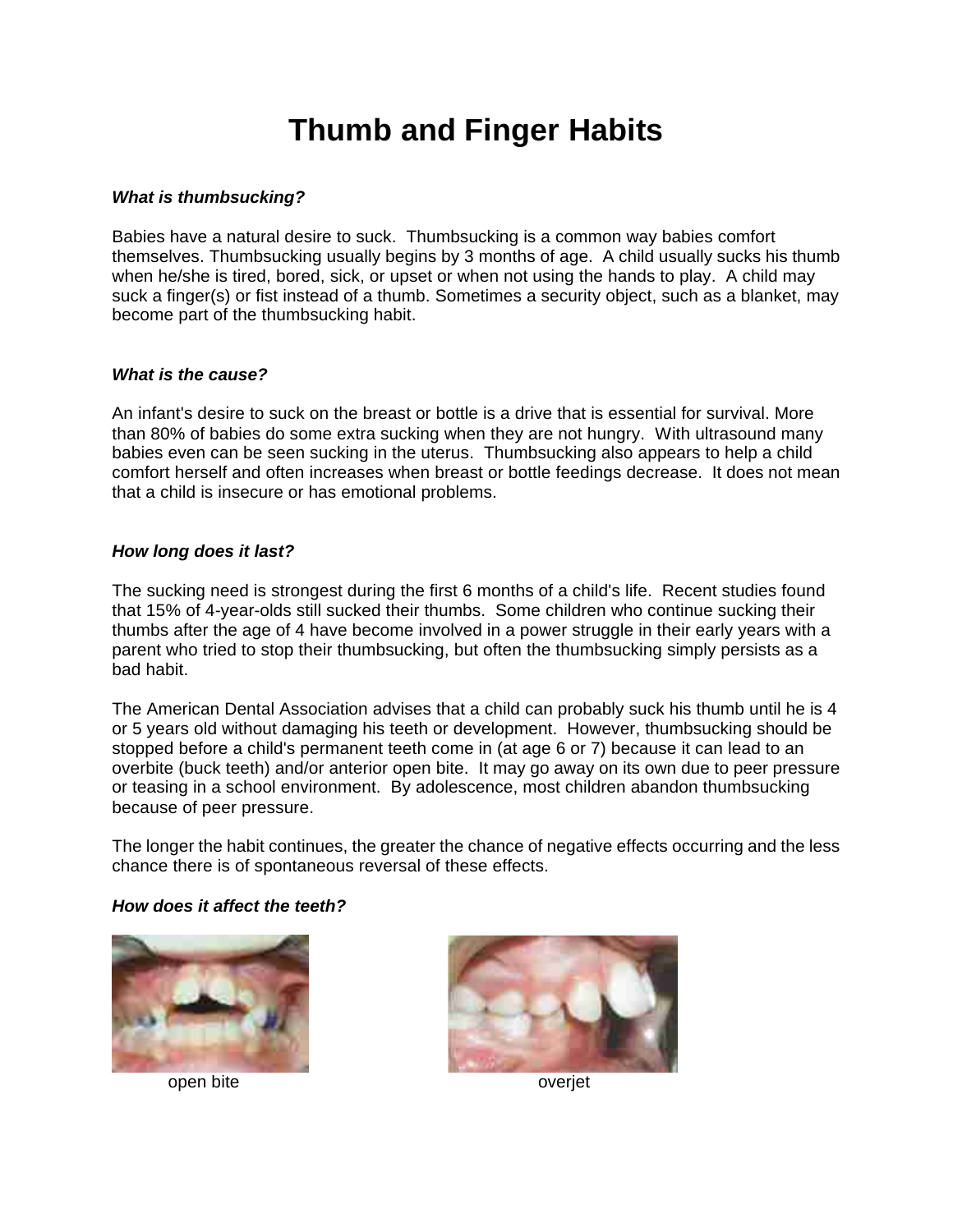The most common bite problems associated with a thumb habit is anterior open bite and excessive overjet ("overbite"). Persistent thumbsucking disrupts the natural balance of the muscles of the tongue, lips and cheeks. Teeth respond to this persistent force and move away from it. In addition bite is "propped open" which prevents normal eruption of the front teeth and allows for excessive eruption of the back teeth, making the anterior open bite and overjet worse.

## *How can I help my child overcome thumbsucking?*

1. If your child is less than 5 years old, distract your child or ignore the thumbsucking. Thumbsucking should be considered normal before the age of 4 years and usually ignored, especially when your child is tired, sick, or stressed. Help your child overcome any stressful situations. However, if the thumbsucking occurs when your child is bored and he is over 1 year old, try to distract him. Give him something to do with his hands without mentioning your concern about the thumbsucking. Occasionally praise your child for not thumbsucking. Until your child is old enough for you to reason with, any pressure you apply to stop thumbsucking will only lead to resistance and lack of cooperation.

2. After 5 years of age, you should use a different approach. Most 5-year-olds have reached the age of reasoning and are developmentally ready to cooperate with their parents and work on a bad habit. They must have an understanding of cause and effect relationships, the ability to discriminate between right and wrong, and the capacity to practice some degree of self-control and self-denial.

First get your child's commitment to giving up thumbsucking by showing her what thumbsucking is doing to her teeth and body. Show her the gap between her upper and lower teeth with a mirror. Have her look at the wrinkled rough skin (callus) on her thumb. Discuss the unhealthy aspects of placing the thumb in the mouth when there are germs or dirt on it. Appeal to her sense of pride. At this point most children will agree that they would like to stop thumbsucking. If your child expresses the desire to stop, the next step is careful planning. Young children may become frustrated easily and want to stop trying. To help succeed, parents will want to be available for the first difficult days and focus on keeping the child distracted from the sucking behavior by planning some activities to occupy the child's hands such as drawing, craft projects, puzzles and games. If the hands are busy they won't be going in the mouth. Because most children with sucking habits are unaware of the activity, it will be important to use some sort of reminder on the thumb. Character Band-Aids work well for daytime, but children generally need assistance placing the bandage comfortably on the top part of the thumb. However, it is important that it is the child's choice to wear the reminder and not to be enforced by parents. Introduce the reminder as a special helper to let the child know when the thumb is trying to sneak in the mouth. Limit television watching for the first couple of weeks and avoid other situations that stimulate the sucking habit.

Older children may also want an outlet for dealing with the urge to suck their thumb. You can suggest doing something else with her thumb, such as holding her thumb inside a closed fist for 10 seconds or twirling her thumbs. Although self-reminders are the most effective, parent reminders may occasionally be helpful if the child approves. Ask your child if it will be all right if you remind her when she forgets. Do this gently with comments such as "Guess what?" and put an arm around your child as she remembers that she has been sucking on her thumb again.

3. At the same time, help your child give up thumbsucking during sleep.

Most children depend heavily on the sucking activity to relax and fall asleep at naptime and bedtime. The sleeping habit is the strongest part of the behavior and it takes the longest to